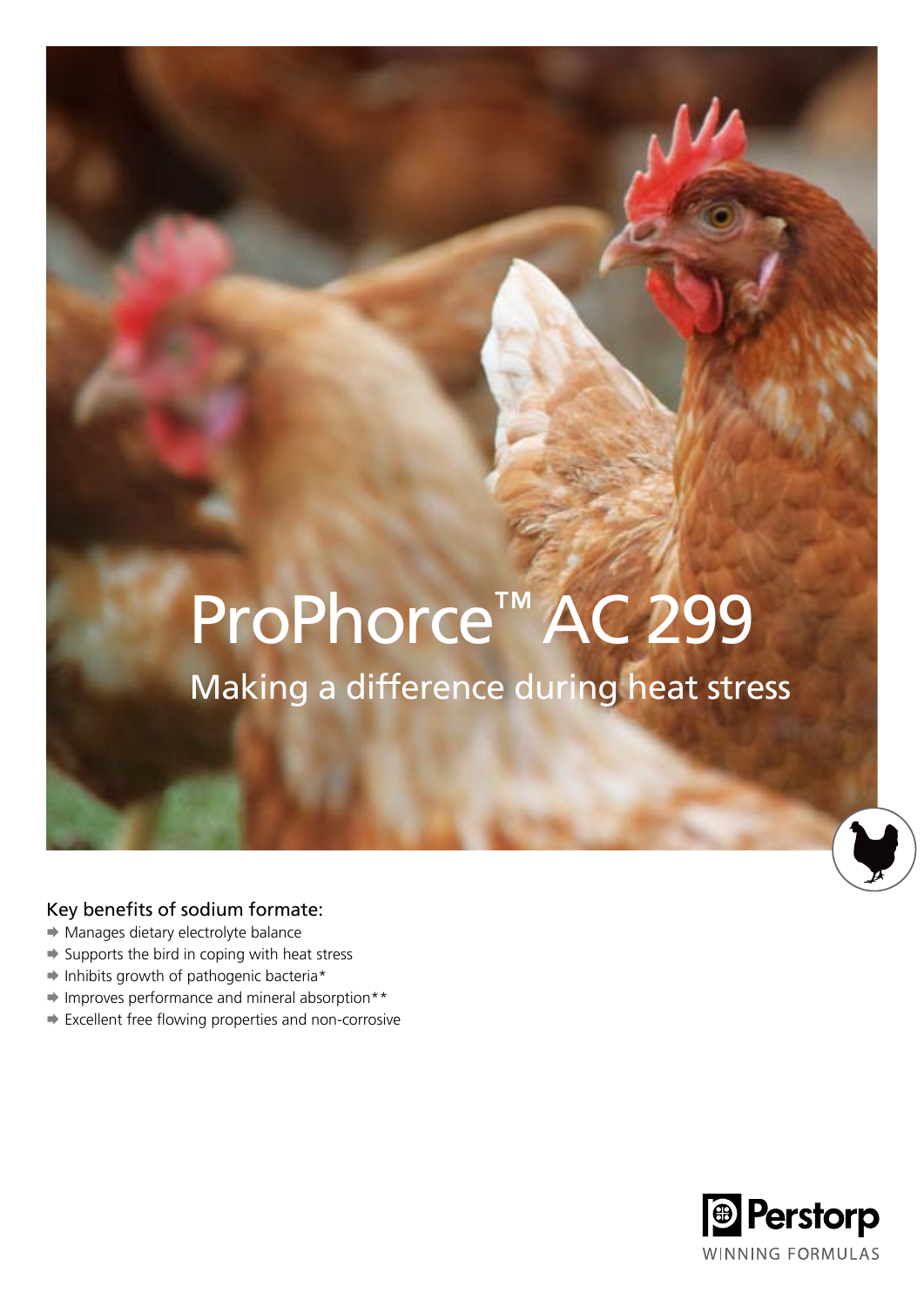## Support layers during heat stress

Perstorp is well known as one of the global leading feed additive companies. As it is more important than ever to manage your costs without compromising on animal performance, Perstorp introduces ProPhorce™ AC 299: an innovative non-corrosive, dry product that enables you to manage the dietary electrolyte balance in a very economical way.

ProPhorce™ AC 299 consists of formate and sodium and is a free flowing product which is easy to handle. Formic acid and sodium have a number of unique properties, as they:

- Control the enterobacteria load
- Enhance the conversion of pepsinogen into pepsin, a major enzyme involved in protein digestion.
- $\Rightarrow$  Reduce the emptying rate of the stomach, resulting in an improved nutrient digestibility.
- Manage the electrolyte balance in a costeffective way. Optimizing dEB has proven to enhance live weight gain.

The modern day poultry husbandry with its high production rates and stocking density is prone to problems with heat stress especially in high ambient temperatures. Heat stress occurs when birds experience difficulties in achieving a balance between body heat production and body heat loss. This means that birds are not capable of maintaining a constant body temperature without additional efforts. Heat stress interferes with the birds' comfort and suppresses production.

### Decreased feed intake in hot weather conditions

For every temperature degree increase, the feed intake decreases;

| For every 1 °C<br>increase | <b>Feed intake</b><br>decreases with |
|----------------------------|--------------------------------------|
| Between 20-25 °C           | $1.4\%$                              |
| Between 25-30 $°C$         | 1.6%                                 |
| Between 30-35 °C           | 2.3%                                 |
| Above 35 °C                | 4.8%                                 |

*(source: Lohmann Management Guide)*

To support daily feed intake, measures such as improving feed structure, feeding during cooler periods and minimizing heat increment of feeding are necessary. At the same time the daily requirement of minerals and vitamins should be taken into account. The daily intake of vitamins and other micronutrients should remain equal, despite the fact that feed intake decreases. Other dietary adjustments, such as managing the dEB can help as well.

#### The Power of Sodium

The dEB is the balance between Na<sup>+</sup>, K<sup>+</sup> and Cl- in feed. Sodium supplementation optimizes dEB to a level needed for poultry production Many researchers have shown that diets with an optimized dEB have the potential to improve bird survival and production. The optimum level should be between 220-240, but differs between bird's physiological state and production level (Borges et al., 2003, Nobakht et al, 2006, 2007).



Impact of dEB on broiler performance. (Effect of dietary electrolyte balance (dEB) on performance of broilers from 0 to 42 days of age (Borges et al, 2003)).

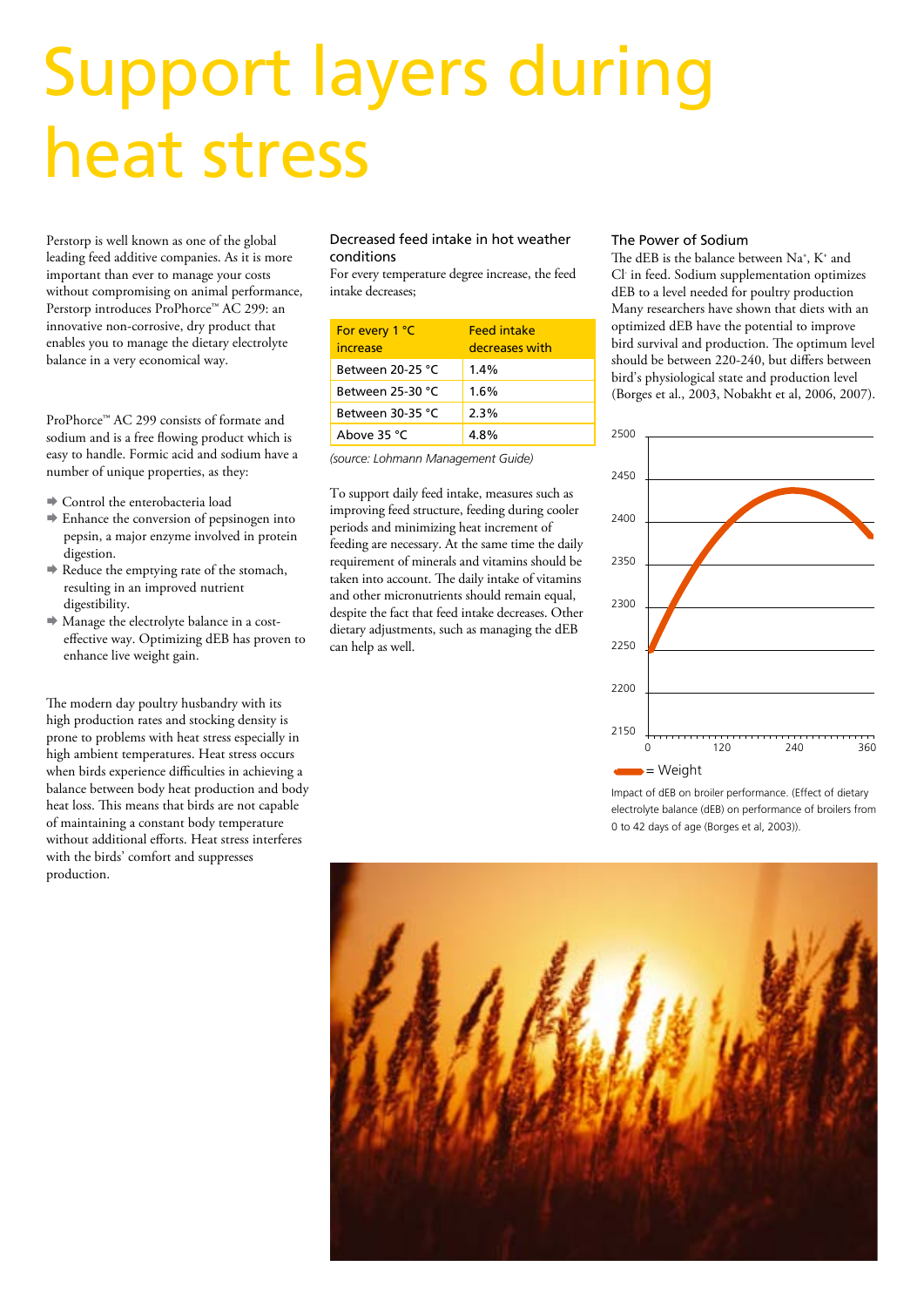Inhibiting the growth of harmful bacteria

Formic acid and its salts have a bacteriostatic effect on pathogenic bacteria (such as Salmonella and E. coli) in the feed. As such the passage of harmful bacteria into the small intestine is reduced. This effect along with improved feed nutrient absorption leads to an improved gut health and less chance of pathogenic bacterial growth.

| Appearance | White, free flowing,<br>crystalline powder         |
|------------|----------------------------------------------------|
| Dosage     | 1-5 kg/ton feed, depend-<br>ing on dEB of the feed |
| DEB-value  | 14.695 mEg/kg                                      |